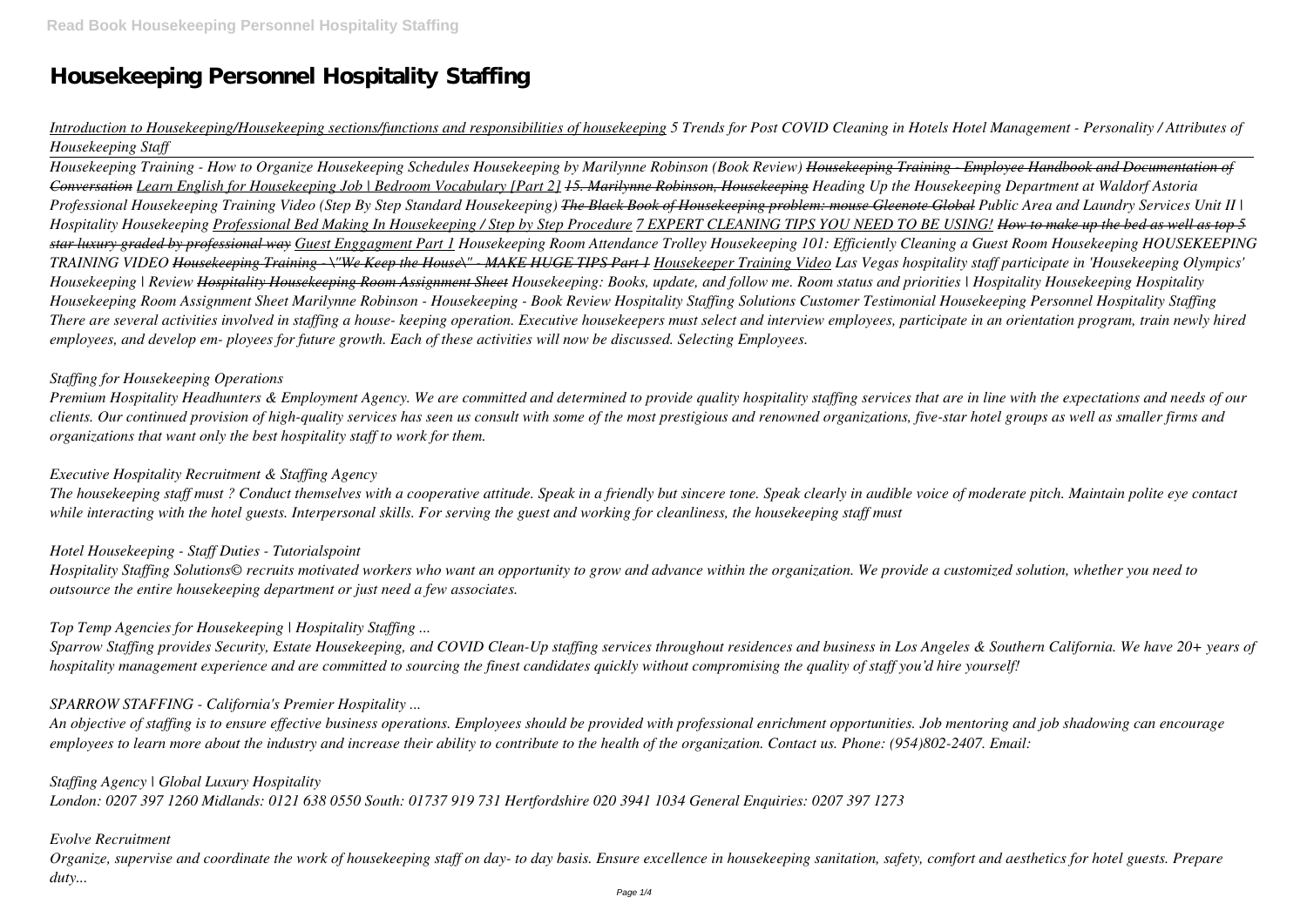# *DUTIES AND RESPONSIBILITIES OF HOUSEKEEPING STAFF*

*HSS is the largest staffing agency focused on hospitality staffing. We work every day to match people looking for work with: Hotels, Resorts, Banquet Halls, Colleges & Universities, Event Spaces, Medical Facilities, and more. We're working through the COVID-19 Crisis, placing workers vital to the nation's infrastructure to help clean and sanitize.*

# *Hospitality Staffing Solutions | Hospitality Staffing ...*

*Housekeeper. Housekeepers are responsible for maintaining a standard of cleanliness throughout a hotel or other hospitality venue. They clean individual hotel rooms as well as the common areas. Housekeepers within the hospitality industry make beds, do laundry, clean bathrooms, stock linens, and more.*

# *Hospitality Careers: Options, Job Titles, and Descriptions*

*NOSH has a fantastic array of hospitality service and management staff, as well as an experienced kitchen brigade and solid team of house keepers and corporate hosts. NOSH works closely with all staff to ensure their skill level and presentation is impeccable and that they excel at every opportunity.*

# *Nosh Hospitality Agency Sydney & Event Staffing Solutions*

This family with a property in Islington is searching for a part time live out housekeeper to carry out general housekeeping tasks and ensure that their household is clean and well organised at all *times. Working hours: Monday to Friday, 15-20 hours per week, ideally from 9 am to 12 or 1 pm Duties Include. dusting and mopping the floors*

*Alrich Hospitality Staffing's Principal Consultants began their careers in the hospitality industry and have earned degrees from hospitality colleges and universities in Canada. PROFESSIONALISM We are members of various hospitality associations and professional organizations where we gain up-to-date industry information and stay abreast of all local, provincial and federal employment and ...*

# *Alrich Hospitality Staffing, Inc.*

*Requires working shifts to include 8am -4pm /12pm -8pm and will include approx. 2 weekends per month. Salary - £19,851 per annum. You will be responsible for allocating daily and weekly staff...*

# *Red Personnel Commercial hiring Housekeeping and ...*

*Housekeeping and Hospitality Supervisor required by a care home in North Norfolk for a leading UK-wide charity to help ensure the effective provision of housekeeping and hospitality services. You will lead and supervise the team to ensure high standards of cleanliness, hygiene and presentation within the home.*

# *Red Personnel hiring Housekeeping and Hospitality ...*

## *Little Ones UK Ltd hiring Part Time Housekeeper in ...*

*A part time live out housekeeper is needed by a family based in Islington, London to help them keep their household clean and well organised. General housekeeping tasks will be expected. Working hours: Monday to Friday, 15-20 hours per week, ideally from 9 am to 12 or 1 pm Duties Include. dusting and mopping the floors ; doing the laundry and ...*

## *Little Ones UK Ltd hiring Part Time Housekeeper in ...*

*Arch Hospitality Staffing - Dallas, Dallas, Texas. 518 likes. Specialized staffing service devoted strictly to the hospitality industry. We place all levels of kitchen staff, service staff, bar...*

# *Introduction to Housekeeping/Housekeeping sections/functions and responsibilities of housekeeping 5 Trends for Post COVID Cleaning in Hotels Hotel Management - Personality / Attributes of Housekeeping Staff*

*Housekeeping Training - How to Organize Housekeeping Schedules Housekeeping by Marilynne Robinson (Book Review) Housekeeping Training - Employee Handbook and Documentation of Conversation Learn English for Housekeeping Job | Bedroom Vocabulary [Part 2] 15. Marilynne Robinson, Housekeeping Heading Up the Housekeeping Department at Waldorf Astoria* Page 2/4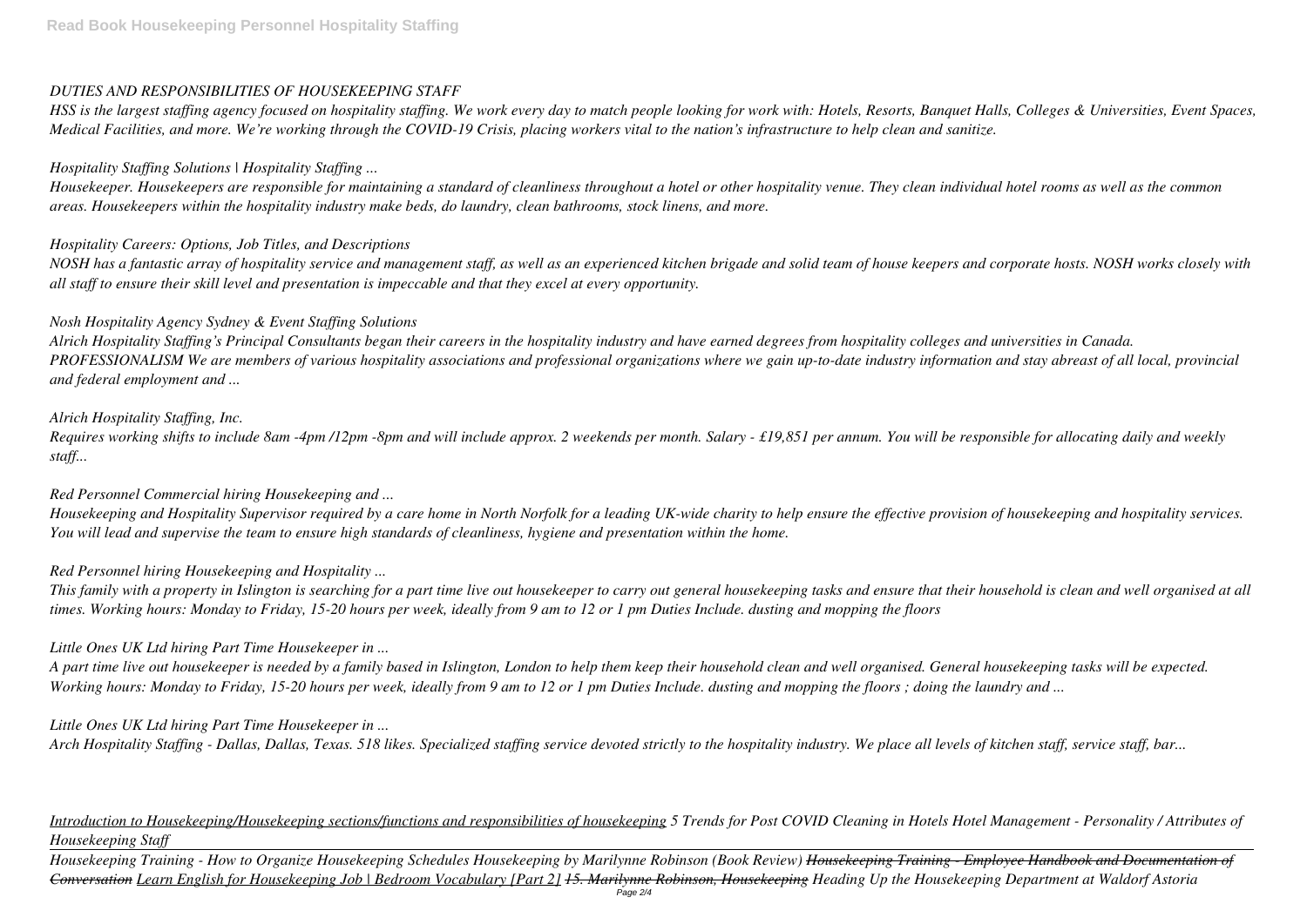*Professional Housekeeping Training Video (Step By Step Standard Housekeeping) The Black Book of Housekeeping problem: mouse Gleenote Global Public Area and Laundry Services Unit II | Hospitality Housekeeping Professional Bed Making In Housekeeping / Step by Step Procedure 7 EXPERT CLEANING TIPS YOU NEED TO BE USING! How to make up the bed as well as top 5 star luxury graded by professional way Guest Enggagment Part 1 Housekeeping Room Attendance Trolley Housekeeping 101: Efficiently Cleaning a Guest Room Housekeeping HOUSEKEEPING TRAINING VIDEO Housekeeping Training - \"We Keep the House\" - MAKE HUGE TIPS Part 1 Housekeeper Training Video Las Vegas hospitality staff participate in 'Housekeeping Olympics' Housekeeping | Review Hospitality Housekeeping Room Assignment Sheet Housekeeping: Books, update, and follow me. Room status and priorities | Hospitality Housekeeping Hospitality Housekeeping Room Assignment Sheet Marilynne Robinson - Housekeeping - Book Review Hospitality Staffing Solutions Customer Testimonial Housekeeping Personnel Hospitality Staffing There are several activities involved in staffing a house- keeping operation. Executive housekeepers must select and interview employees, participate in an orientation program, train newly hired employees, and develop em- ployees for future growth. Each of these activities will now be discussed. Selecting Employees.*

# *Staffing for Housekeeping Operations*

*Premium Hospitality Headhunters & Employment Agency. We are committed and determined to provide quality hospitality staffing services that are in line with the expectations and needs of our clients. Our continued provision of high-quality services has seen us consult with some of the most prestigious and renowned organizations, five-star hotel groups as well as smaller firms and organizations that want only the best hospitality staff to work for them.*

# *Executive Hospitality Recruitment & Staffing Agency*

*The housekeeping staff must ? Conduct themselves with a cooperative attitude. Speak in a friendly but sincere tone. Speak clearly in audible voice of moderate pitch. Maintain polite eye contact while interacting with the hotel guests. Interpersonal skills. For serving the guest and working for cleanliness, the housekeeping staff must*

# *Hotel Housekeeping - Staff Duties - Tutorialspoint*

*Hospitality Staffing Solutions© recruits motivated workers who want an opportunity to grow and advance within the organization. We provide a customized solution, whether you need to outsource the entire housekeeping department or just need a few associates.*

# *Top Temp Agencies for Housekeeping | Hospitality Staffing ...*

*Sparrow Staffing provides Security, Estate Housekeeping, and COVID Clean-Up staffing services throughout residences and business in Los Angeles & Southern California. We have 20+ years of hospitality management experience and are committed to sourcing the finest candidates quickly without compromising the quality of staff you'd hire yourself!*

# *SPARROW STAFFING - California's Premier Hospitality ...*

*An objective of staffing is to ensure effective business operations. Employees should be provided with professional enrichment opportunities. Job mentoring and job shadowing can encourage employees to learn more about the industry and increase their ability to contribute to the health of the organization. Contact us. Phone: (954)802-2407. Email:*

# *Staffing Agency | Global Luxury Hospitality*

*London: 0207 397 1260 Midlands: 0121 638 0550 South: 01737 919 731 Hertfordshire 020 3941 1034 General Enquiries: 0207 397 1273*

## *Evolve Recruitment*

*Organize, supervise and coordinate the work of housekeeping staff on day- to day basis. Ensure excellence in housekeeping sanitation, safety, comfort and aesthetics for hotel guests. Prepare duty...*

## *DUTIES AND RESPONSIBILITIES OF HOUSEKEEPING STAFF*

*HSS is the largest staffing agency focused on hospitality staffing. We work every day to match people looking for work with: Hotels, Resorts, Banquet Halls, Colleges & Universities, Event Spaces, Medical Facilities, and more. We're working through the COVID-19 Crisis, placing workers vital to the nation's infrastructure to help clean and sanitize.*

## *Hospitality Staffing Solutions | Hospitality Staffing ...*

*Housekeeper. Housekeepers are responsible for maintaining a standard of cleanliness throughout a hotel or other hospitality venue. They clean individual hotel rooms as well as the common*